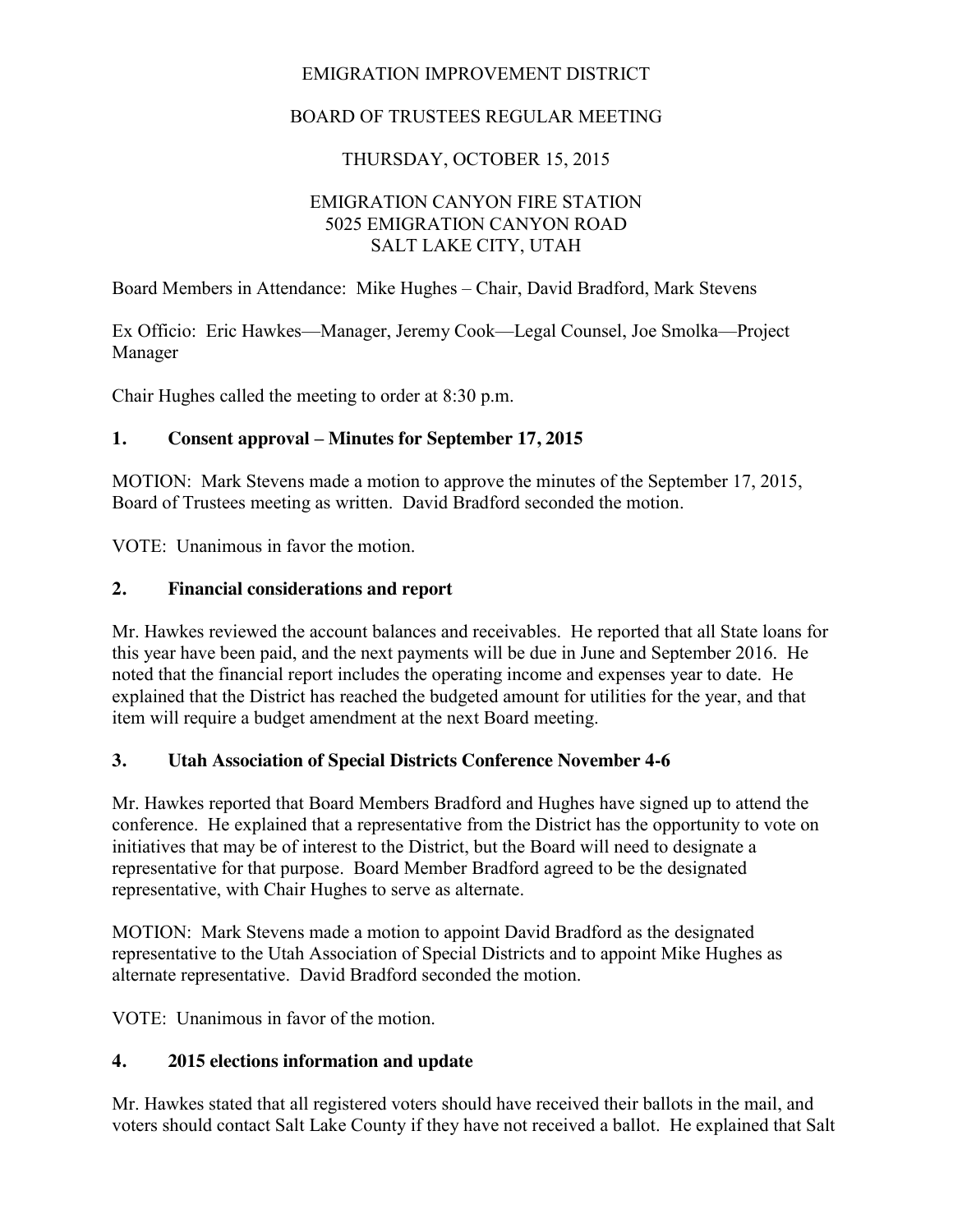Emigration Improvement District Board of Trustees Meeting October 15, 2015 Page 2 of 6

Lake County will continue to issue ballots for newly registered voters on a weekly basis and then on a daily basis the last week prior to the election. Fred Smolka commented that he understands the County will replace a ballot if it has been lost, but the voter should contact the County as soon as possible for a replacement.

Steve Hook asked if the results of the election would be available on election night or by the next day. Mr. Hawkes replied that, if the vote is not close, that information will be released on November 3, but the official certification of the election will not occur until two weeks later.

### **5. Cross connection**

Mr. Hawkes recalled that one requirement from the sanitary survey was that the District implement a cross connection management and public awareness program. The public awareness information is on the website and was included in the newsletter. He will also work on putting together a flier. The remainder of the sanitary survey requirements should be completed before the end of November. Chair Hughes asked Mr. Hawkes to prepare a list of people who may have the potential for a cross connection problem for the November meeting.

### **6. Any items requested by visiting public**

Steve Hook stated that the term "stakeholder" has been used with the flurry of information that has come out prior to the election. He asked for clarification of that term and stated that he understands Canyon residents are not shareholders in the EID. If the lawsuit were successful to the tune of \$2 million, he asked how that would affect EID customers. Mr. Cook replied that, assuming there were a \$2 million judgment against the EID, the District would have time to pay it. The customers would not be on the hook individually like a shareholder would be, but the District would be and would have to find a way to pay it. He stated that some representations have been made that there would be a settlement with the District, but he has no idea what that would be. If the District settles a case and has to pay money, all the customers of the District would have to pay that through their rates or some other means, because there is no other way for the District to generate money to pay for a settlement or judgment. Board Member Stevens stated that Mr. Tracy indicated in a meeting last week that he would settle the lawsuit with the EID and continue to sue individuals, but any amount that would be settled with the EID would have to be paid from the District's water user fees or tax money. He stated that one of the most disturbing things about the lawsuit is that it really sues the citizens in the Canyon. Mr. Hook noted that the District's financial report shows a cash balance of only \$200,000, and the EID's other assets are pipe and tanks and real property. Mr. Cook explained that any judgment against the District would come from a significant rate increase to District customers. Kathy Christensen recalled that Mr. Tracy indicated he would take the land the EID owns in payment. Fred Smolka explained that the three parcels the EID owns have Utah Open Lands easements on them, so they can only be used for open space. Mr. Cook noted that land is important to the District as source protection areas. He stated that a future board could try to sell that land and deed it to Mr. Tracy so he could try to develop it, but that is unlikely. Board Member Stevens asked if the State would be involved in a decision to settle or if it would be by a vote of the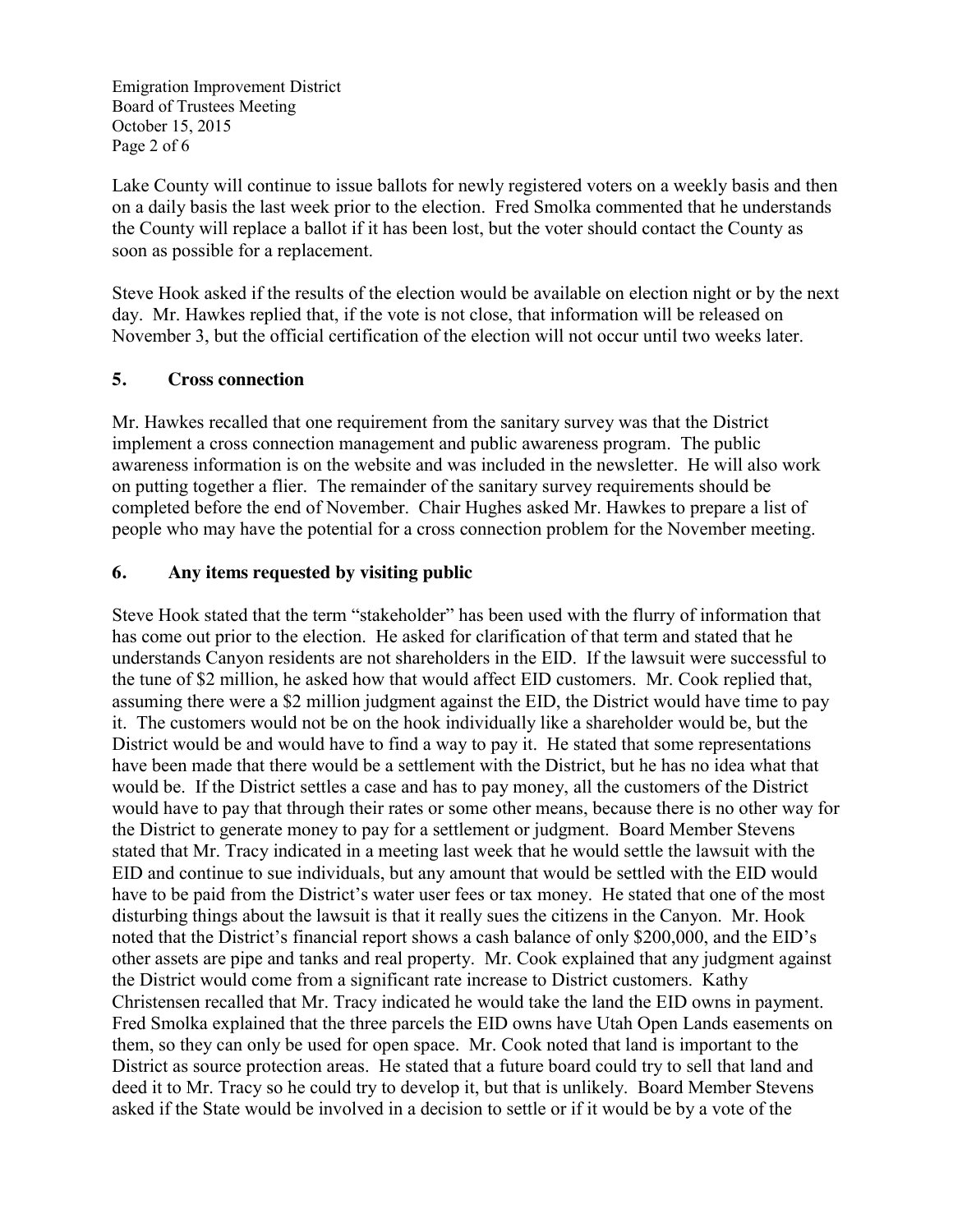Emigration Improvement District Board of Trustees Meeting October 15, 2015 Page 3 of 6

Board of Trustees. Mr. Cook explained that it would take a majority vote of the Board of Trustees and would have to be approved by the Department of Justice and the court.

Mr. Hook asked if Mr. Cook is aware of any entity that has a policy of settling litigation. Mr. Cook explained that public entities settle litigation all the time to avoid risk, but he has never seen a stated policy to settle litigation. Mr. Hook asked if Mr. Cook has ever seen shareholders involved in a vote to decide whether to settle litigation. Mr. Cook replied that he has not, and he has never seen a public entity go to a referendum to settle litigation. He believed it was absurd for someone to state that there would be a referendum of Canyon residents to settle litigation and was not sure it is even possible to do that.

Brian Usher noted that the amount the District is spending on legal fees is not a small amount and asked if the EID could foresee a situation in which they would settle the lawsuit so it would go away. Chair Hughes stated that he does not foresee this Board settling the lawsuit. He believes the claims are ridiculous and defendable and did not believe the Federal Government will pick up the case. Board Member Stevens commented that, if Mr. Tracy wanted to settle for \$10, they might consider it, but the District is not in a position to give away the public's money to someone who is not basing his accusations on facts. Mr. Usher stated that he would not support settling the lawsuit. Bob Staggers stated that he has not talked to anyone who is interested in settling, and people agree it is absurd.

Mr. Hook asked if the Board of Trustees is writing checks to the independent contractors to help them with this litigation. He stated that is a serious allegation people are making, and he would like to give the Board an opportunity to explain that. Mr. Cook replied that they are not. Mr. Hook confirmed with Mr. Cook that the EID has spent only that which they would spend on behalf of the EID if there were no other parties to the lawsuit. Mr. Cook explained that, legally, the District is required to defend the Trustees, but not the independent contractors. The only contractors his firm represents are Mr. Hawkes and Fred Smolka, but Mr. Smolka was a Trustee at the time of the initial loan, so he is entitled to some defense. He stated unequivocally that the EID has not spent anything extra to defend them than it has had to spend to defend the District, and if it got to the point that his firm had to file a motion specifically on their behalf, they would have to pay for it. He believes it is reasonable to defend them if it does not cost any more to defend them than it does to defend the District. The District also has not spent any additional money to defend the Trustees, because everything spent to date has been to defend the EID. Board Member Bradford commented that those allegations are the same as the allegations in the lawsuit, completely without merit.

Mr. Usher stated that he asked Trevor Irons about the lawsuit and what his intentions were, and he said they just want to settle the EID part. Mr. Usher was in the meeting last month where the Board answered where the money was coming from, but Mr. Irons is telling people that the Board is paying for the legal defenses of the contractors. Mr. Hook noted that some of the terms are being used interchangeably, but an independent contractor is not the same as a Trustee or management. Mr. Cook clarified that there is other misinformation, because people are saying the District does not have any employees, which is true. However, under the statute governing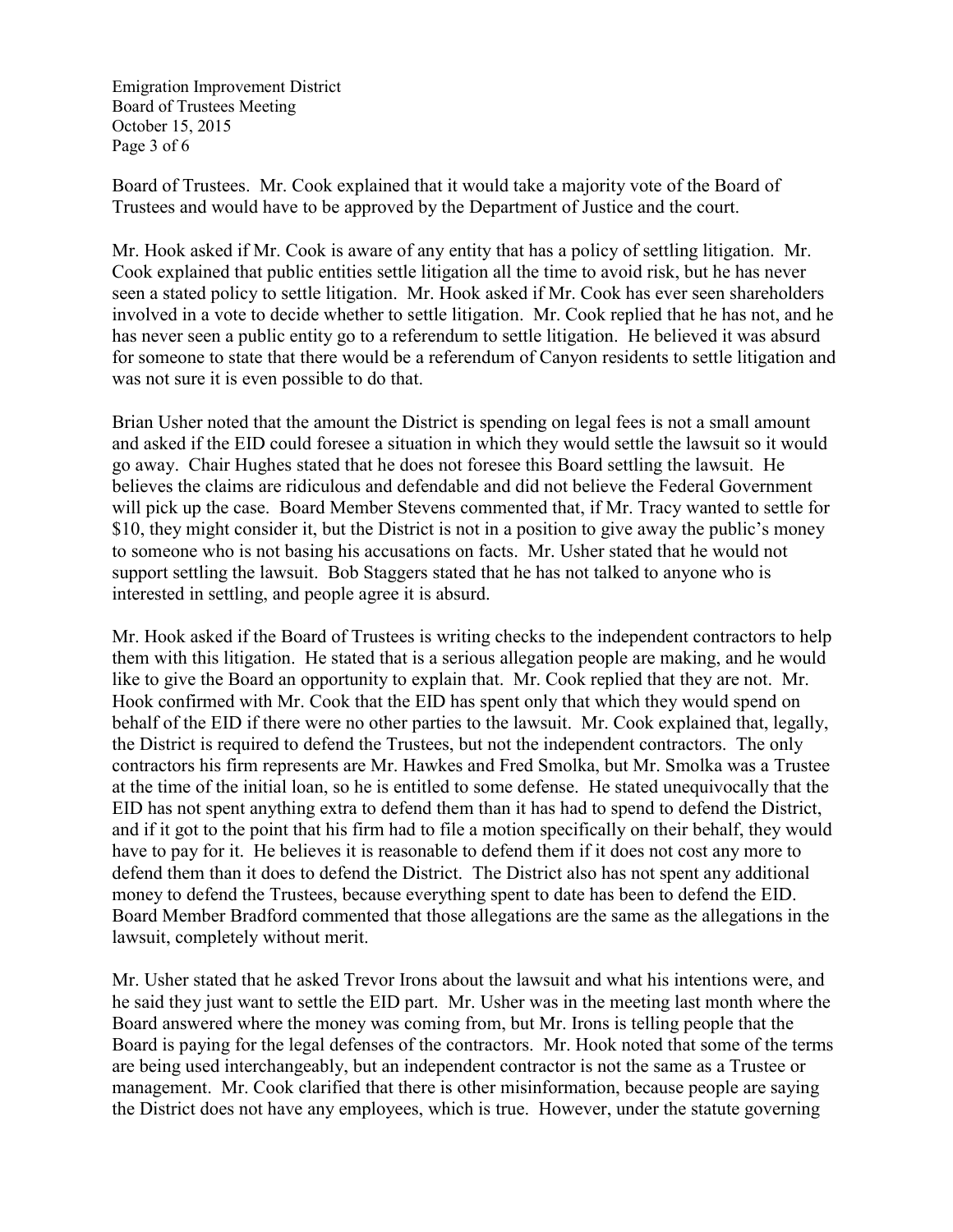Emigration Improvement District Board of Trustees Meeting October 15, 2015 Page 4 of 6

the Trustees' right to have the District defend them, the definition of employees includes Trustees of the District. For IRS purposes, the District does not have any employees, but for purposes of the statute, the Trustees are defined as employees. Otherwise, everyone who does work for the District is an independent contractor for tax purposes. As far as the District is concerned, they will look at getting the District out of the lawsuit with a motion to dismiss, which will get everyone out of the case with no separate motions on behalf of any of the individuals named. If any of the individuals named wanted a motion filed separately on their behalf, they would have to pay for it.

Ms. Christensen stated that she feels Mr. Tracy filed the lawsuit to try to get money out of the District, even though the allegations are baseless, which is unfair, since the District and ultimately the residents have had to pay to defend this lawsuit rather than maintaining the water system. She would like to be able to get that money back from Mr. Tracy. Mr. Cook explained that they will try to get the District out of this lawsuit as quickly and with as little expense as possible. After that, they will look at trying to collect attorney's fees, but that is difficult to do, and they will have to assess the cost/benefit to the District of pursuing attorney's fees.

Mr. Staggers asked if the Board had considered expanding the Board to five members and asked how the District is actually governed. Mr. Cook stated that he would have to look at the original bylaws and how the District was initially set up. The County created the District in the 1960's through a resolution, and he would find that. He explained that the District is governed under that original governing ordinance and by the State Local District Act. Mr. Staggers was interested in having a five-member board, because he believed they could get a better crosssection of the community. If the Township is dissolved and they go to five districts in the Canyon, perhaps each district could have a representative on the EID Board. Chair Hughes explained that the District has a lot on its plate right now, but they will look into that. He offered to get Mr. Staggers a copy of the District's operating policies.

Fred Smolka commented that the Trustees have been accused of using District funds to send out letters regarding their candidacy. The Trustees confirmed that each paid for their own mailing. Joe Smolka noted that each of them used the same mailing company and used that company's bulk rate number, which may have added to the confusion.

Mark Stevens referred to a letter sent to the residents by Mr. Tracy stating that the Trustees are being paid \$414 per hour. He clarified that they receive \$414 per month for their time spent on behalf of the District. Some could argue that is too much, but the Trustees certainly to not receive over \$400 per hour. Mr. Staggers suggested that the Trustees keep a log of the time they spend on behalf of the District so people would realize how much time they actually put in on their behalf. He did not believe people understand how much time the Board puts in.

Mr. Hook stated that things are being said surrounding the election that, if the election goes a certain way, the Manager and independent contractors will be fired. He asked how the independent contractors feel about what is going on and what they are being put through. He asked if they could ever be replaced if they are let go. Chair Hughes stated that the contractors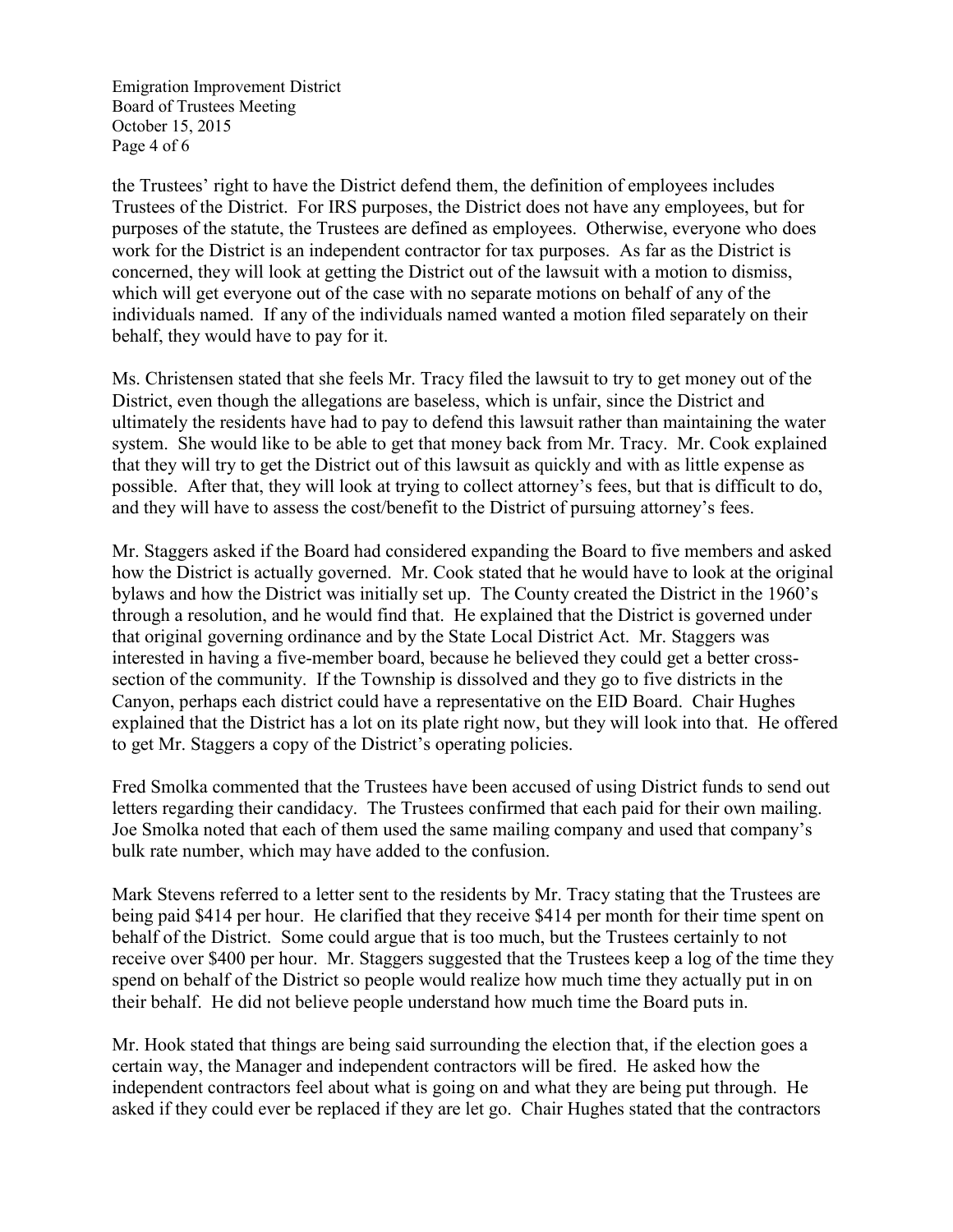Emigration Improvement District Board of Trustees Meeting October 15, 2015 Page 5 of 6

realize how serious this is, but if a new board decides to fire everyone and there is a break in a water line in the middle of the night, they will have no resources to turn to. He does not think they have even thought that through, and it is a crazy idea. Mr. Hook stated that he did not see any incentive for current contractors to go through a transition to hand off information to new contractors, and there would be tremendous start-up costs for new contractors to come on board. He asked if that has been addressed. Board Member Bradford replied that this Board cannot prepare for stupid actions successive trustees might choose to take. The Trustees believe it would be ill advised for them to come in with no experience at running a water company and no institutional knowledge and then fire everyone who knows anything about the Canyon and how things operate. That would be the height of irresponsibility and stupidity. Chair Hughes explained that this is a complicated system to run. This is not a job someone can pick up in a couple of weeks, and they cannot hire someone new and expect them to operate the system. It takes a year or more to learn how to run the system, and the biggest mistake some of the candidates are making is that they do not realize what they are really taking on.

Mr. Staggers asked if there are provisions for removing Trustees from office. Mr. Cook replied that there is a provision under State constitutional law for removing trustees for malfeasance, but that is typically the only way to remove a trustee. He confirmed that would be adjudicated by a court. Board Member Stevens observed that this District could descend into a morass of legal action. Mr. Staggers expressed concern that the water system could collapse if certain people are elected and do what they have said they will do. Mr. Cook explained that an extremely high bar must be met to remove someone from office. Board Member Bradford noted that the District has spent years building relationships with the State organizations that provide funding, and operating the District in a way that would cause the State to lose trust in the District would be a serious problem and most regrettable, because the District will continue to need State funding in the future. Mr. Hook observed that the trust the District has built with the State includes the District's contractors.

Board Member Bradford commented that there is not much point in pondering hypotheticals about what might happen. They do not know what the outcome of the election will be or what the intention of certain candidates might be. Once they are in office, they may do something completely different from what they say. The fact that a couple of candidates are clearly involved with Mr. Tracy and his organization and that both they and Mr. Tracy have talked about settling the lawsuit with the District gives a good idea of how complicit they are in efforts to take resources out of the District.

Robert Avery referred to the budget and confirmed with the Board that the tax revenues will come in at the end of the year. He felt it was commendable that the maintenance and repairs item was so far below budget and asked if that is because the system has not needed it. He hoped it was not because money has not been spent on maintenance and repair because it was needed to defend the lawsuit. Mr. Hawkes responded that they have been very successful at having only minimal maintenance and repairs this year, and he hopes that will hold through the winter. He explained that, when they prepared the budget, they included funds to repair the Brigham Fork Well, and they have not spent that money this year. The well is usable on a